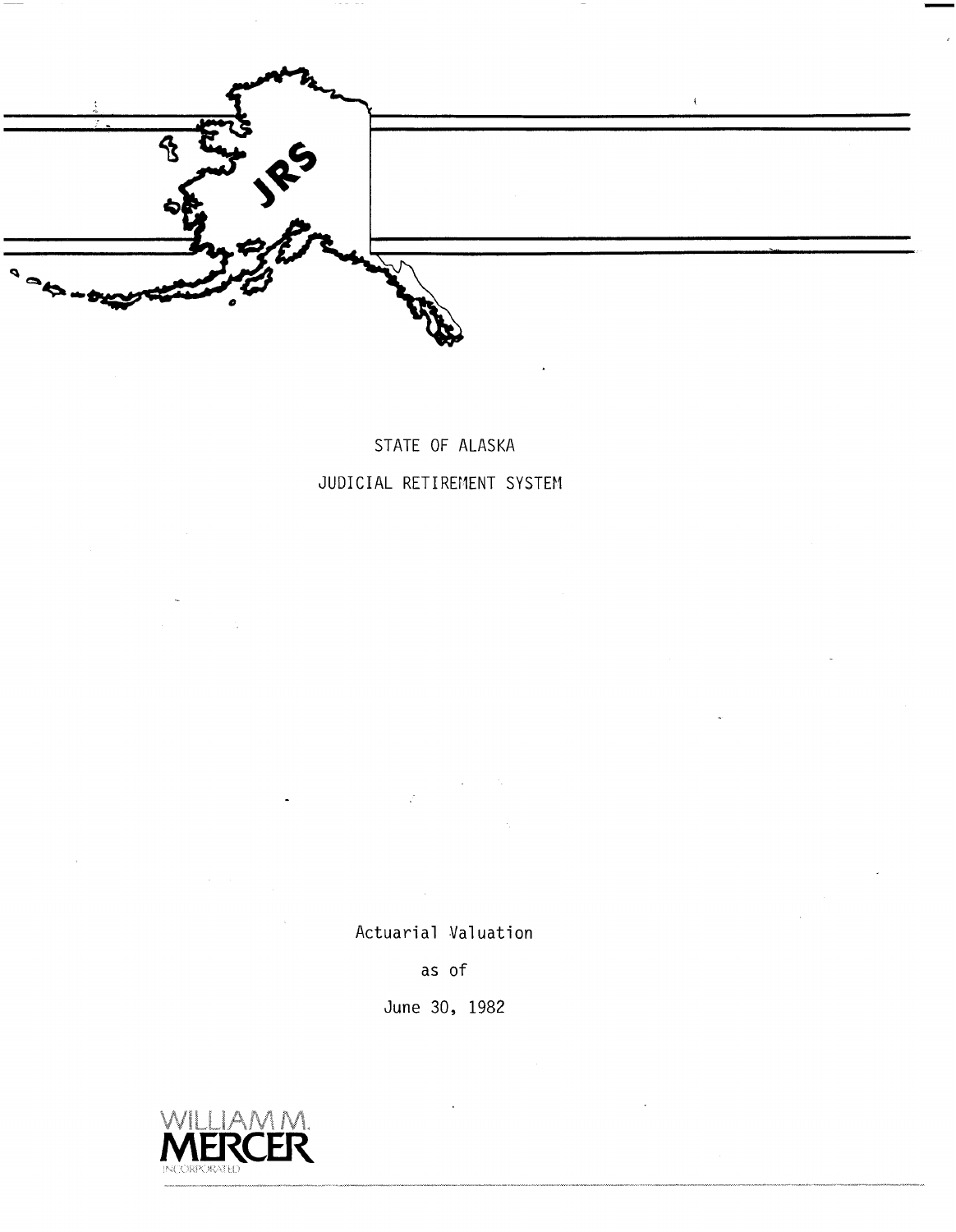## TABLE OF CONTENTS

Page

 $\bar{J}$ 

|           |     |                                                                    | 1  |
|-----------|-----|--------------------------------------------------------------------|----|
|           |     | ANALYSIS OF THE VALUATION                                          | 3  |
|           |     | SECTION 1 THE BASIS OF THE VALUATION $\ldots \ldots \ldots \ldots$ | 5  |
|           | 1.1 | BRIEF OUTLINE OF THE PLAN                                          | 6  |
|           | 1.2 | CHANGES IN PLAN PARTICIPANTS FROM<br>6-30-81 T0 6-30-82. 9         |    |
|           | 1.3 | MISCELLANEOUS INFORMATION AS OF JUNE 30.                           | 10 |
|           | 1.4 | ACTUARIAL METHOD AND ASSUMPTIONS                                   | 12 |
|           |     | TABLE 1 - DISABILITY RATES                                         | 13 |
| SECTION 2 |     | DETAILED VALUATION RESULTS                                         | 14 |
|           | 2.1 | DEVELOPMENT OF VALUATION ASSETS AS OF<br>JUNE 30, 1982             | 15 |
|           | 2.2 | BREAKDOWN OF PRESENT VALUE OF BENEFITS                             | 16 |
|           | 2.3 | DEVELOPMENT OF NORMAL COST FOR FISCAL                              | 17 |
|           | 2.4 | CALCULATION OF TOTAL CONTRIBUTION FOR<br>FISCAL YEAR 1985.         | 18 |

ý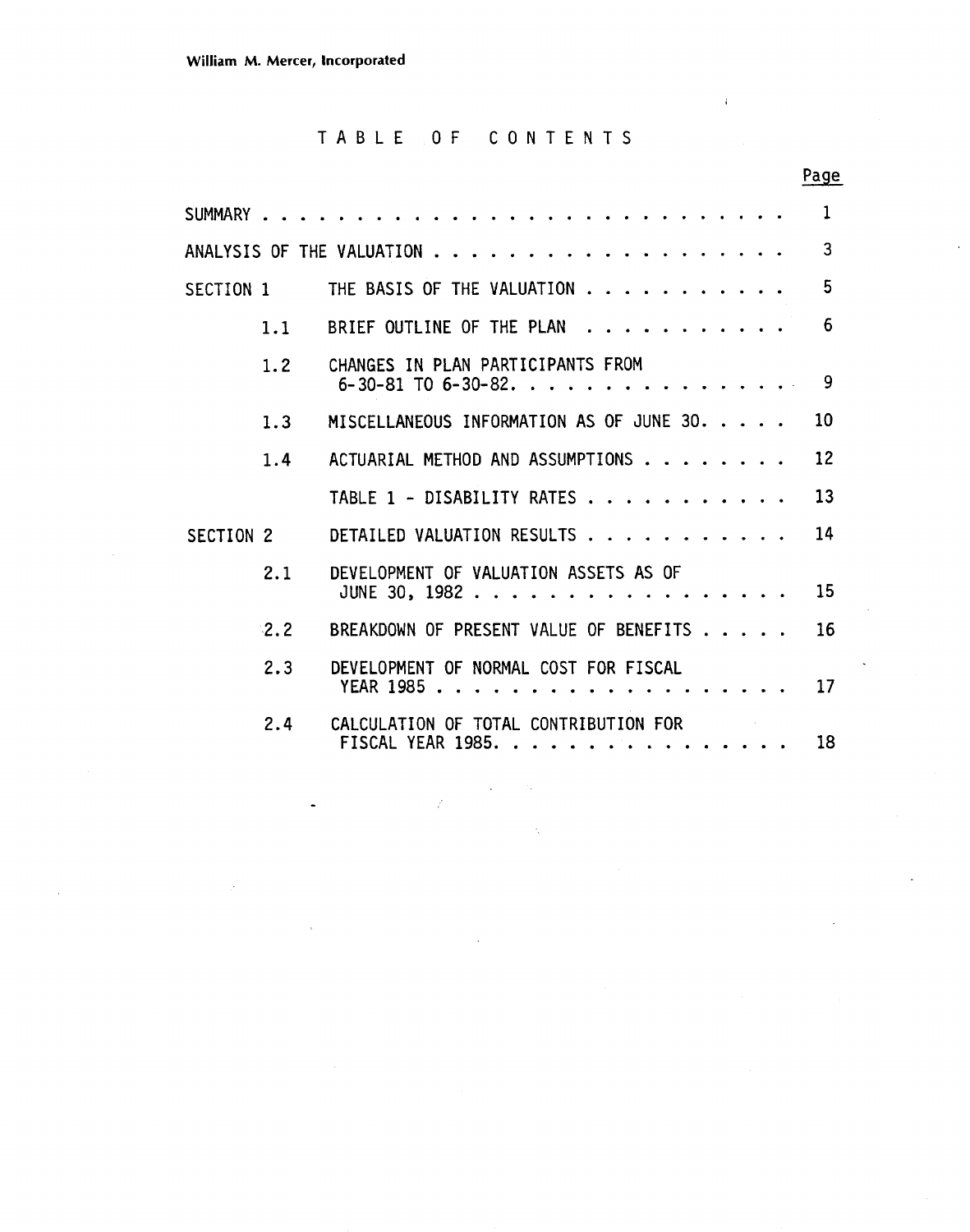

**Benefit Services/ Consulting Actuaries** 

#### **SUMMARY**

 $\epsilon$ 

In accordance with your request, we have completed a valuation of the Alaska Judicial Retirement System as of June 30, 1982. The principal results of the actuarial valuation are presented in this summary and analysis; the two sections which follow are meant to provide the necessary supporting details.

Section 1 presents the fundamental information on which the valuation was based. Included is a sumnary of plan provisions, information about plan participants, and disclosure of the actuarial method and assumptions used.

Section 2 presents the detailed actuarial valuation results. Its sub-sections present a step-by-step derivation of the recomnended contribution.-

The purposes of an actuarial valuation are:

- **1.** To examine the status of funding of the Plan, and
- 2. To determine the contribution rate for the fiscal year 1985.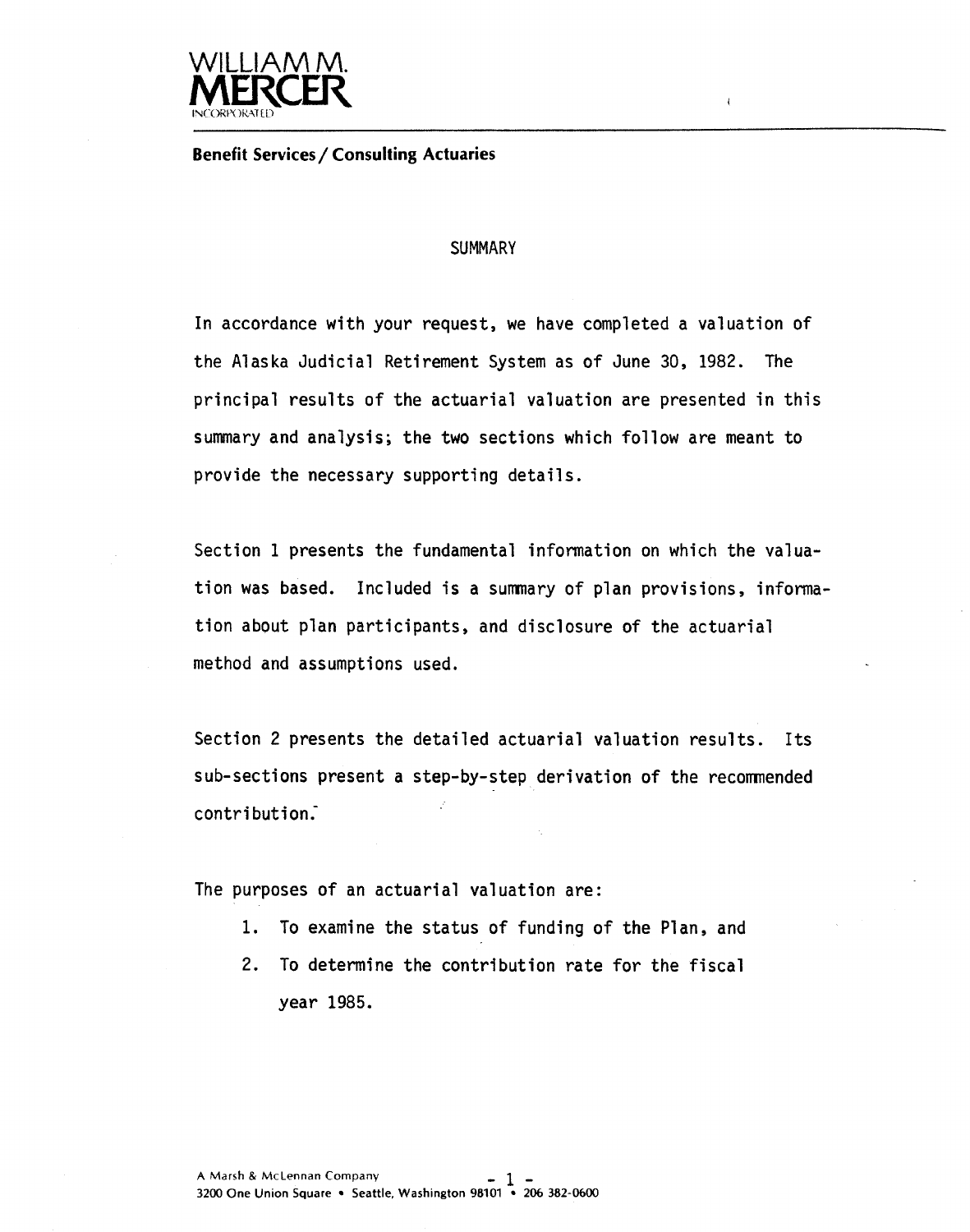The most significant results of the valuation are as follows:

|     |      |                                      | 1981         | 1982              |
|-----|------|--------------------------------------|--------------|-------------------|
| (1) |      | Status of Funding as of<br>June 30   |              |                   |
|     | (a)  | <b>Valuation Assets</b>              | \$<br>39,728 | $$2,580,200 \sim$ |
|     | (b)  | Present Value of<br>Accrued Benefits | 21, 118, 355 | 27,827,998        |
|     | (c). | Accrued Benefit<br>Funding Ratio     | .2%          | 9.3%              |
| (2) |      | Contributions For Fiscal Year        | 1983-84      | 1985              |
|     | (a)  | Normal Cost                          | \$1,410,730  | \$1,366,796       |
|     | (b)  | Past Service Cost                    | 1,828,352    | 2,189,984         |
|     | (c)  | Total Cost                           | 3,239,082    | 3,556,780         |
|     | (d)  | Cost As Percent<br>of Base Pay       | 104.78%      | 109.14%           |

In preparing this valuation, we have employed generally accepted actuarial methods and assumptions, in conjunction with employee data provided to us, to determine a sound value for the Plan liabilities. I certify that, to the best of my knowledge and belief, the attached statements are true and correct.

Respectfully submitted,

Robert F. Richardson, ASA Principal

RFR: js

September 21, 1982

 $\frac{3591}{3817} = \frac{85,89831}{2,796,005-91} = \frac{2}{10}$ <br> $\frac{3817}{3,004} = \frac{387,199.93}{2,094,704.25} = 2$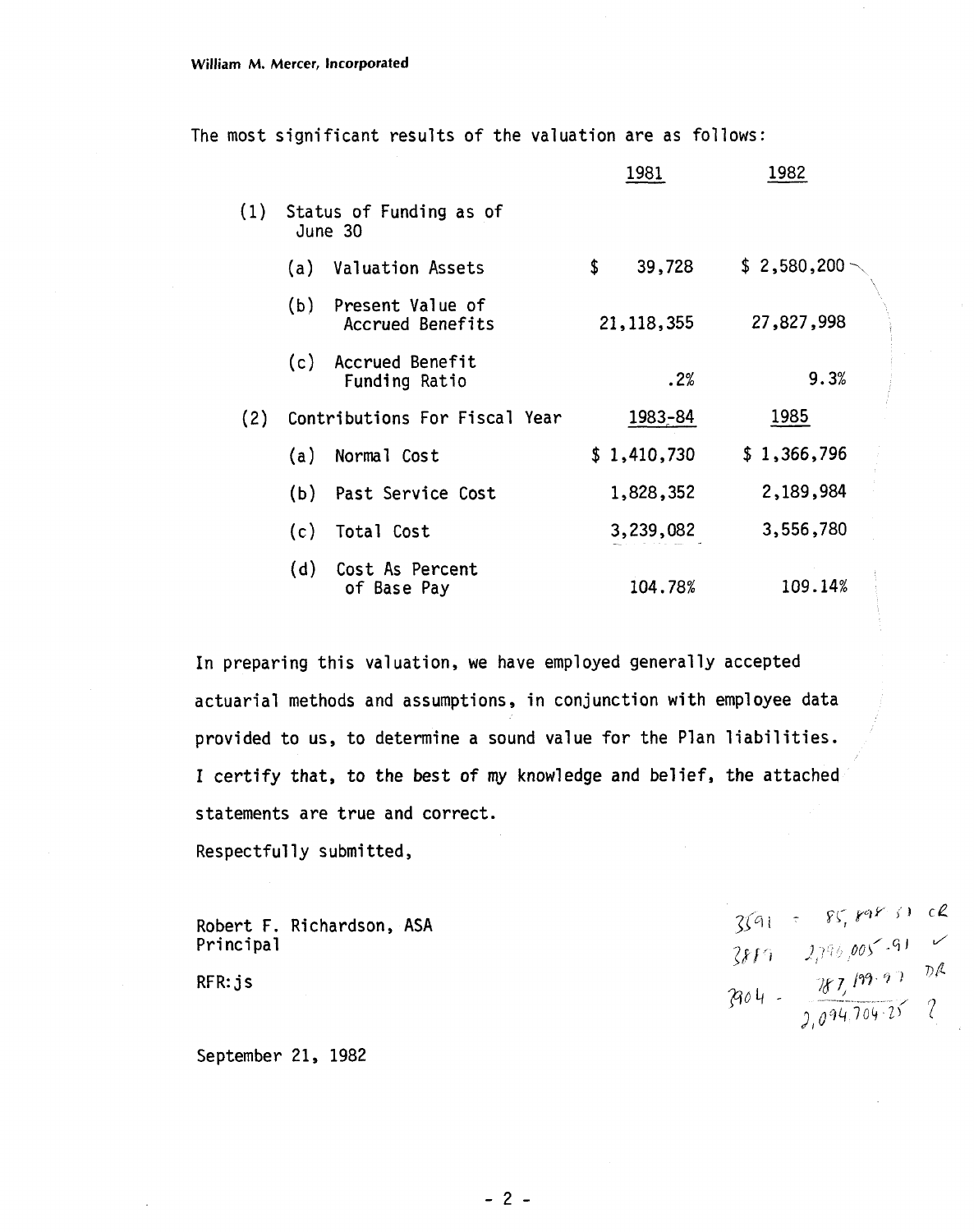#### ANALYSIS OF THE VALUATION

This year's actuarial valuation report is based upon the same actuarial method and assumptions as used in last year's initial valuation report. As can be seen in the prior Summary, there was a large increase in the present value of accrued benefits of more than \$6.7 mill ion. Concurrent with the increase in the accrued liability, there was a large increase in the contribution rate. The goal of the actuarial method and assumptions is to keep your annual contributions level as a percentage of earnings. However, since last year's actuarial valuation report, the contribution rate has increased 4.36%. The reasons for this large increase follow.

#### Vested Terminations

A more complete review of the plan's data uncovered five terminated vested members who were not included in last year's actuarial data. Inclusion of these five additional members increased accrued liabilities by approximately \$2.6 million.

#### Additional Credited Service

A review of employment histories for current active participants in the plan showed additional credited service for several members of the System . . . thus increasing the average credited service for active members from 6.77 years to 7.88 years. This additional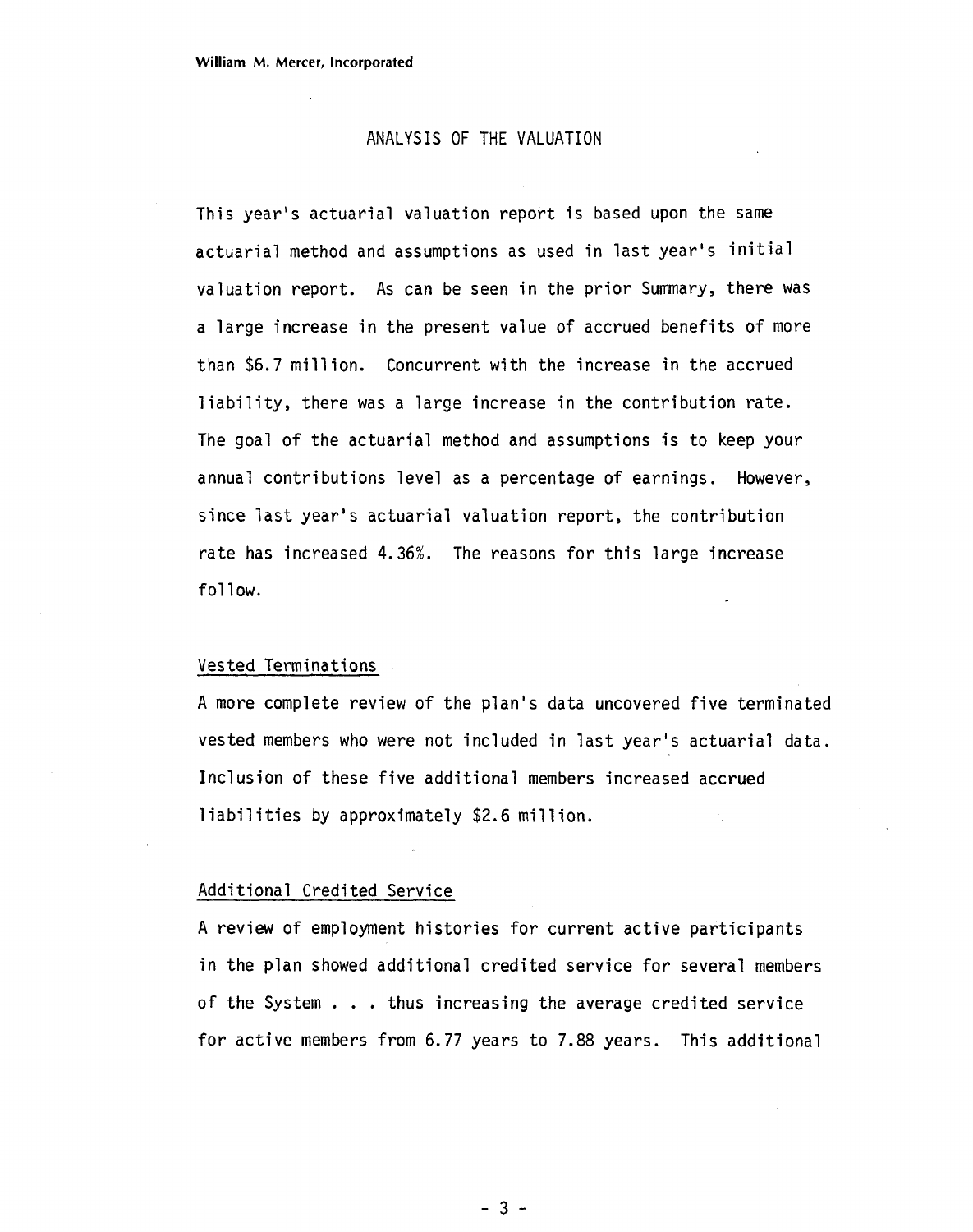credited service added an additional \$1.4 million to the accrued liability.

#### Summary

Primarily due to changes in the employee data and other data corrections, accrued liabilities increased dramatically during the year . . . thus leading to an increase in the annual contribution rate. In any plan covering only a small number of members, annual contribution rates can vary from year to year. However, the more than 4% increase in the contribution rate this year is abnormal and should not be anticipated to occur in the future years.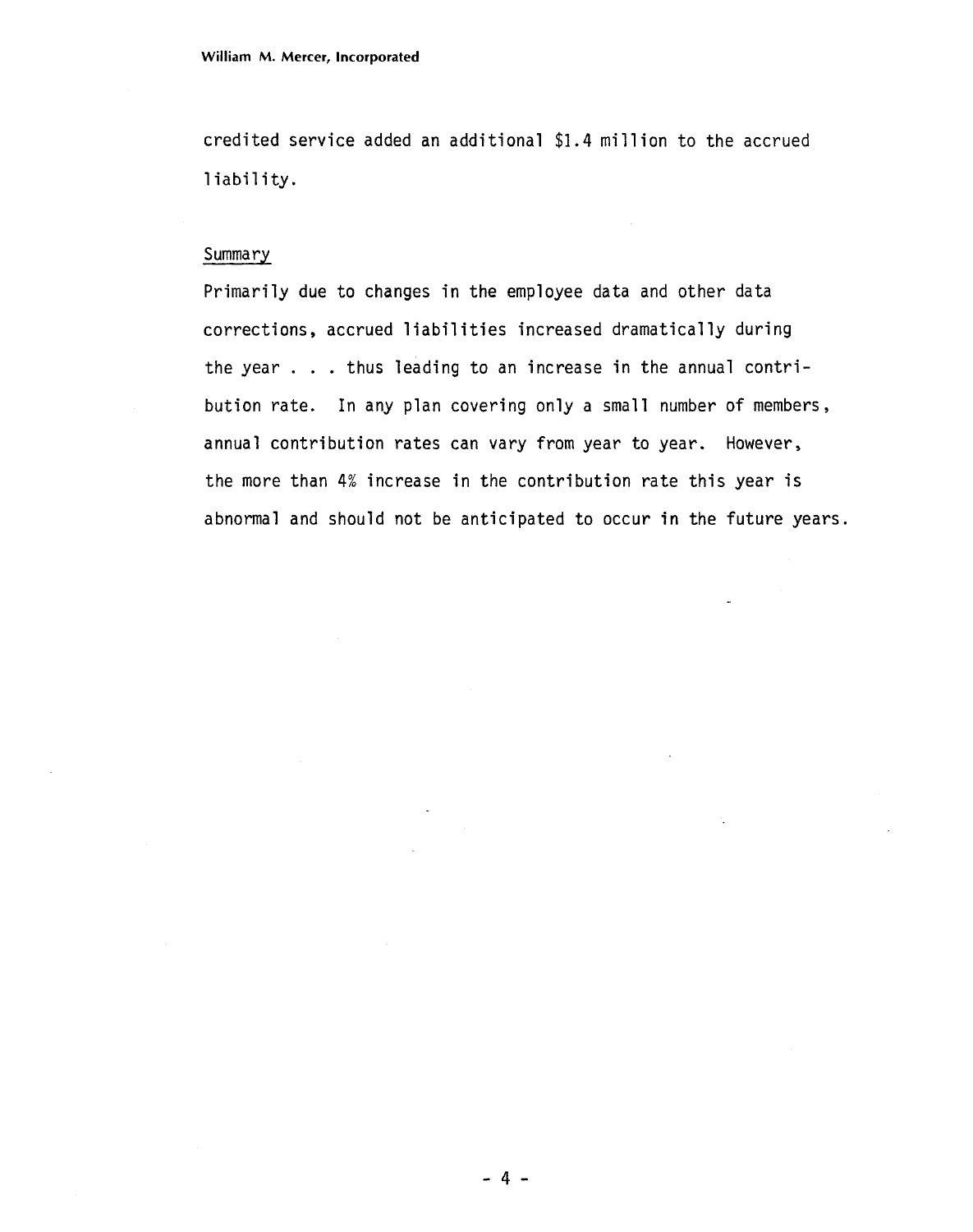#### **SECTION 1**

#### **THE BASIS OF THE VALUATION**

The foundation of an actuarial valuation is the information and assumptions used in preparing it. In this section, the salient Plan provisions, employee census data, and actuarial methods and assumptions used in preparing the valuation are dutlined.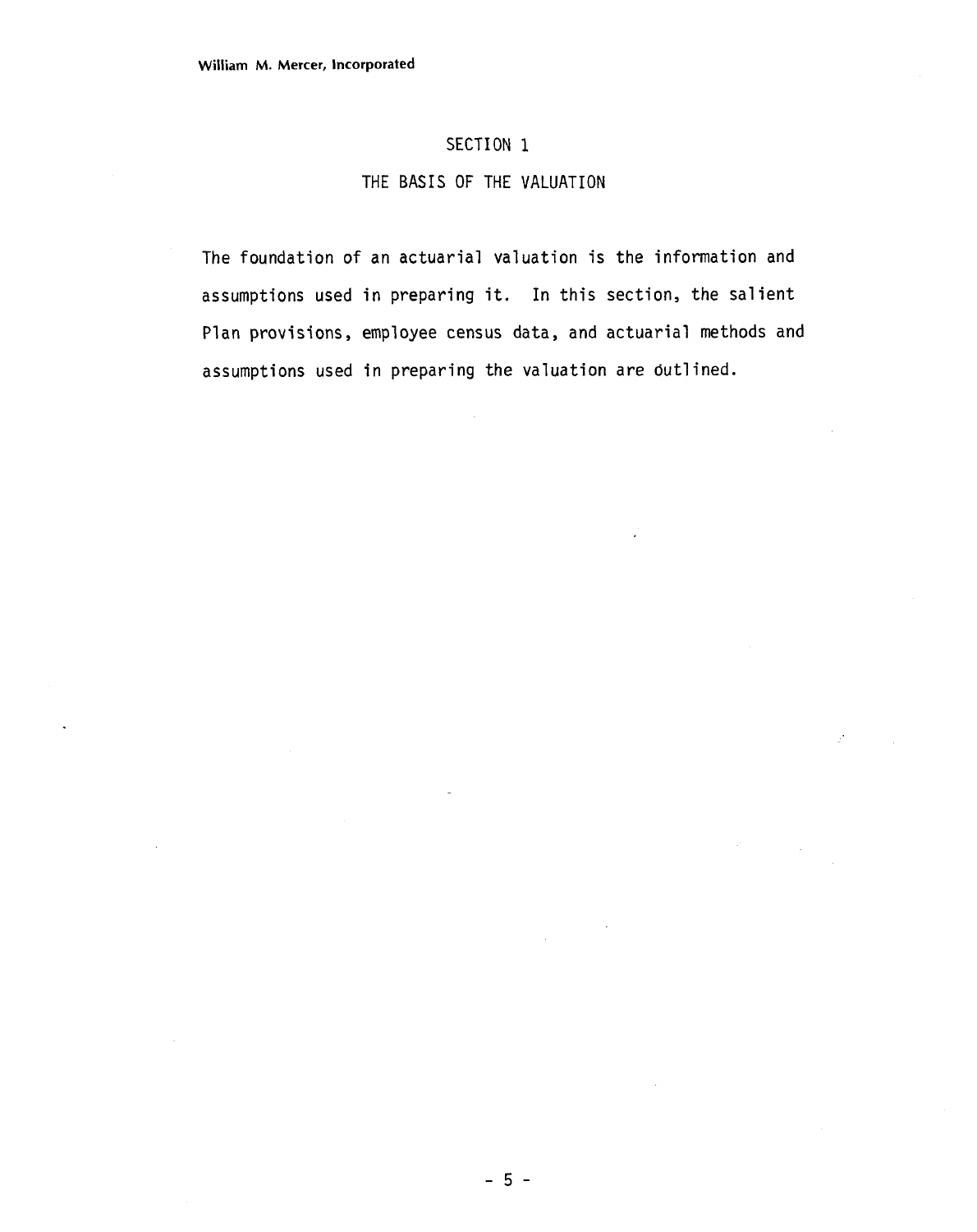#### 1.1 BRIEF OUTLINE OF THE

#### ALASKA JUDICIAL RETIREMENT SYSTEM

#### (1) Employees Included

All Judges and Justices of the Supreme, Superior and District Courts.

## (2) Employee Contributions

Mandatory Employee Contributions: 7% of salary for each year of service up to 15 years, if appointed after June 30, 1978. Interest Credited: &% compounded semi-annually on June 30 and December 31.

Refund at Termination (no vesting): Return of contributions with interest.

Refund at Death: If no widow's pension payable, return of contributions with interest.

#### $(3)$ Normal Retirement Benefit

Eligibility: Age 60 with 5 or more years of Service. Type: Life only, with Automatic 50% Joint and Survivor Benefit if married.

Amount: For each year of service up to 15 years: 5% of the monthly salary authorized for the appropriate court, at the time each payment is made.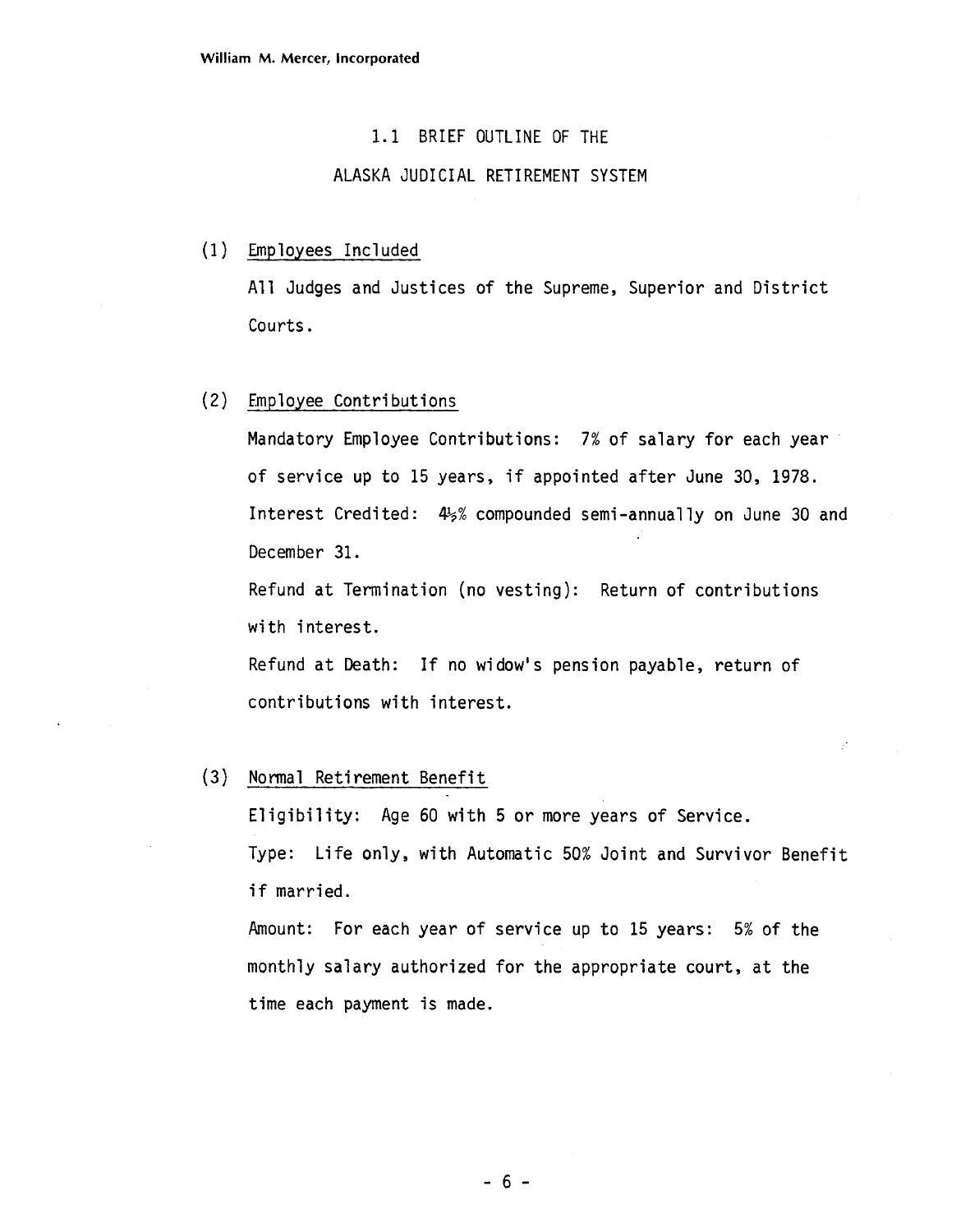(4) Early Reti rement Benefit

El igibil ity: Age 55 or 20 or more years of Service.

Type: Life only, with Automatic 50% Joint and Survivor Benefit if married.

Amount: Actuarial equivalent of Normal Retirement Benefit based on service to Early Retirement Date.

( 5) Deferred Vested Benefit

Eligibility: Five or more years of Service. Type: Normal or Early Retirement Benefit. Amount: Monthly benefit begins on employee's Normal Retirement Date. Amount determined in the same manner as Normal Retirement Benefit.

#### (6) Disability Benefit

Eligibility: Two or more years of Credited Service. Type: Monthly benefit payable until death or recovery. Amount: Same as Normal Retirement Benefit except payments comnence immediately.

#### **(7)** Death Benefit Before Retirement

If not married, accrued contributions with interest are returned. If married, an income benefit is available at death after two years of Service. The Benefit is 50% of the accrued Normal Retirement Benefit, but at least 30% of the authorized salary. Under certain conditions, survivor benefits are payable to minor dependents.

 $-7-$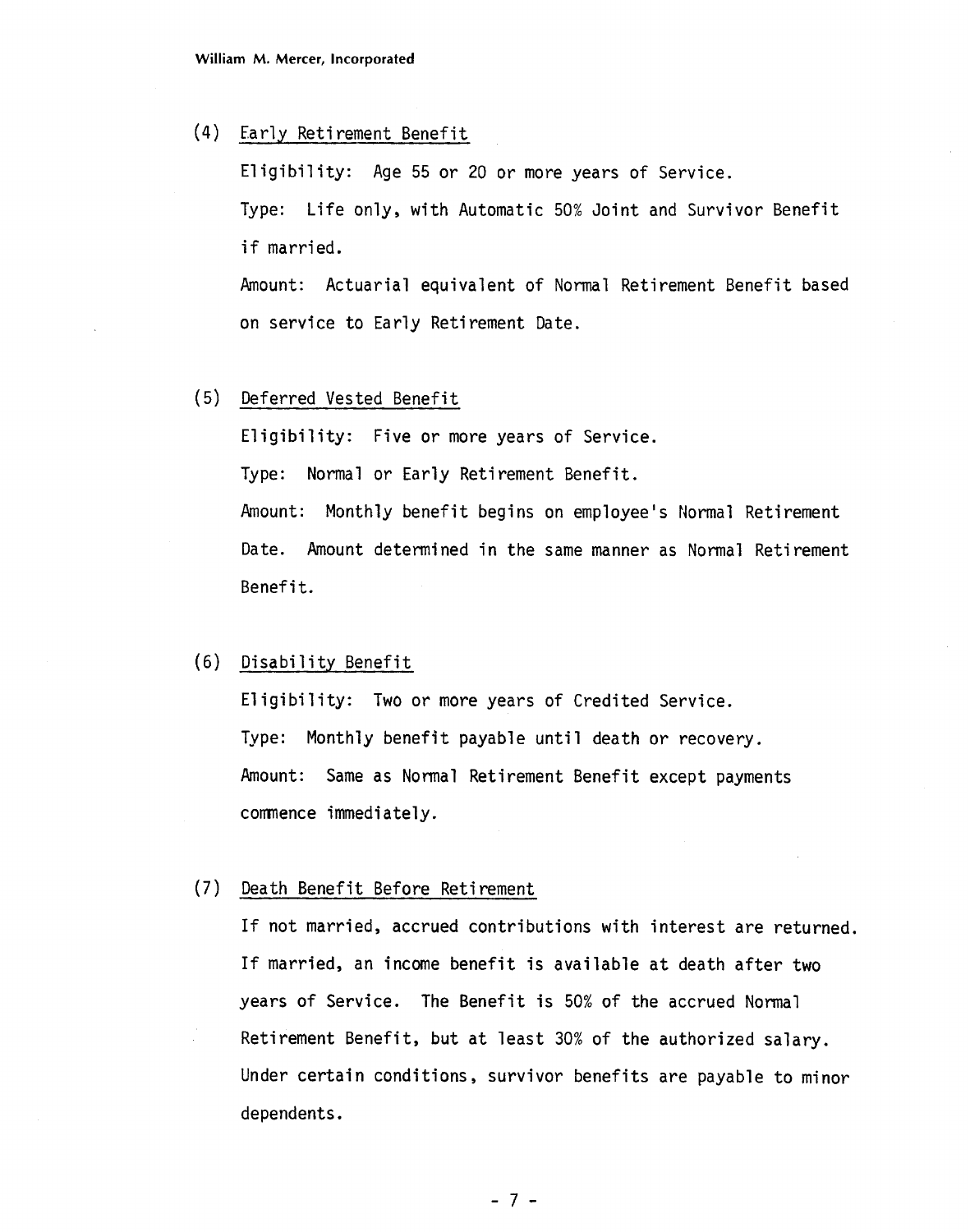## (8) Medical Benefits

 $\bar{\mathcal{A}}$ 

Each retiree is provided with major medical benefits.

 $\bar{\beta}$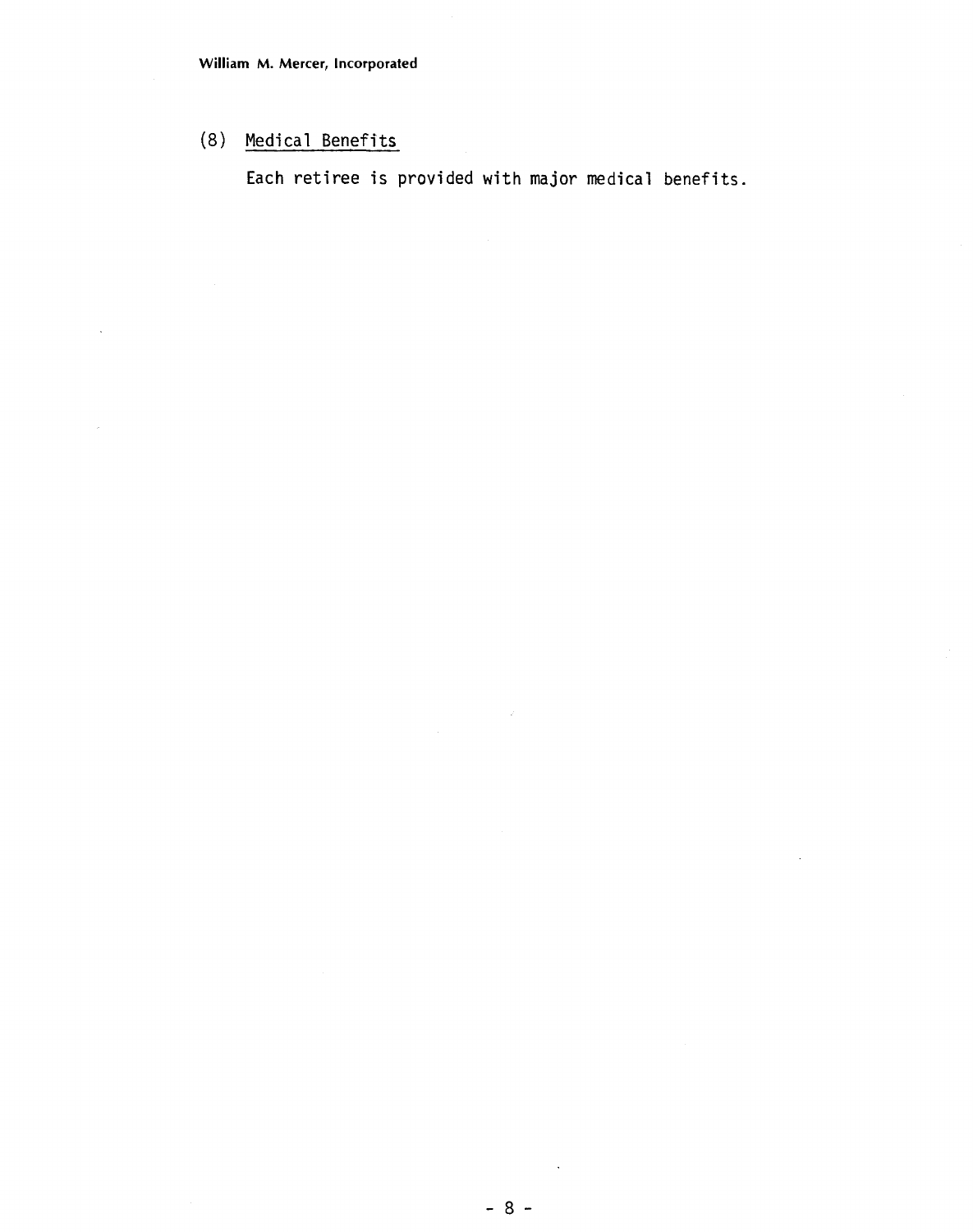1.2 CHANGES IN PLAN PARTICIPANTS

#### FROM 6-30-81 TO 6-30-82

## Active Participants

| Total, 6-30-81                  | 48                       |
|---------------------------------|--------------------------|
| New Entrants                    | 6                        |
| Returned From Non-Vested Status | 0                        |
| Returned From Vested Status     | $\overline{0}$           |
| Non-Vested Terminations         | (2)                      |
| Vested Terminations             | (2)                      |
| Retirements                     | (2)                      |
| Deaths                          | $\overline{\phantom{0}}$ |
| Total, 6-30-82                  | 48                       |

## Vested Terminations

| Total, 6-30-81            |   |
|---------------------------|---|
| New Vested Terminations   |   |
| Retirements               | 0 |
| Returned to Active Status | n |
| Deaths                    | 0 |
| Total, 6-30-82            |   |

## Retirees and Survivors

 $\mathcal{L}_{\rm{in}}$ 

| Total, 6-30-81   | 21 |
|------------------|----|
| New Retirements  | 3  |
| New Survivors    | 0  |
| Deaths           | -0 |
| Total, $6-30-82$ | 24 |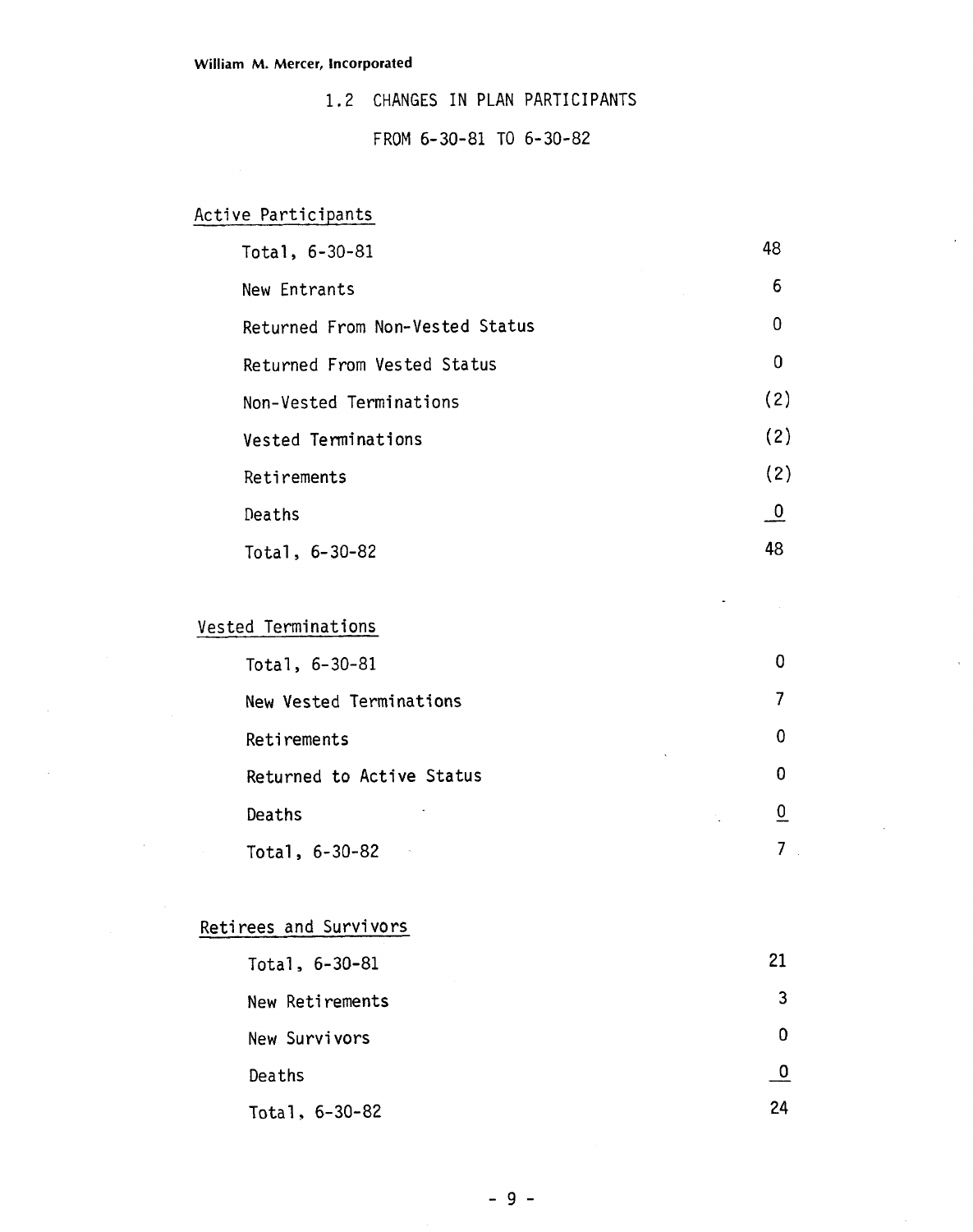## 1.3 MISCELLANEOUS INFORMATION

## AS OF JUNE 30

## Active Members

|     |                            | 1981     | 1982     |
|-----|----------------------------|----------|----------|
| (1) | Number                     | 48       | 48       |
| (2) | Average Age                | 46.22    | 46.24    |
| (3) | Average Service            | 6.77     | 7.88     |
| (4) | Average Annual<br>Base Pay | \$64,404 | \$67,893 |

## Inactive Members

| (1) | Number                      | $- -$ |         |
|-----|-----------------------------|-------|---------|
|     | (2) Average Age             | $- -$ | 41.91   |
|     | (3) Average Monthly Benefit | $- -$ | \$2,389 |

## Retirees and Beneficiaries

 $\sim$ 

 $\mathcal{L}$ 

| $(1)$ Number                |         | 24      |
|-----------------------------|---------|---------|
| (2) Average Age             | 64.54   | 64.92   |
| (3) Average Monthly Benefit | \$2,554 | \$2,862 |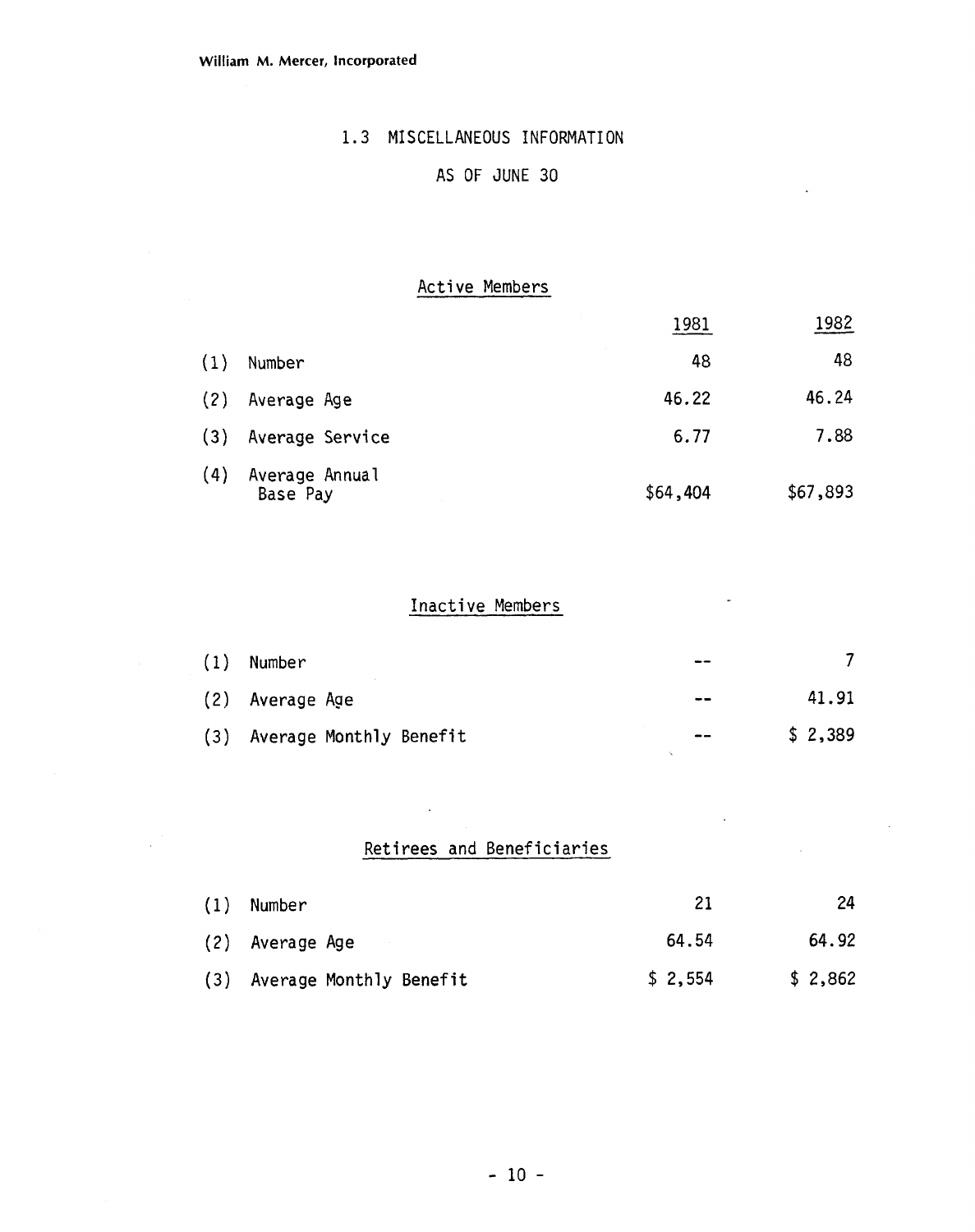#### **STATE OF ALASKA** - **JUDICIAL RETIREMENT SYSTEM VALUATION SATE 7/ 1/1382**

 $\sim 10^{-1}$ 

**Contractor** 

 $\sim$ 

|            | ANNUAL        | EARNINGS BY AGE------ |                |                | ANNUAL        | EARNINGS BY SERVICE---- |                |
|------------|---------------|-----------------------|----------------|----------------|---------------|-------------------------|----------------|
|            | <b>NUMBER</b> | TOTAL                 | <b>AVERAGE</b> |                | <b>NUMBER</b> | TOTAL                   | <b>AVERAGE</b> |
| <b>AGE</b> | OF            | <b>ANNUAL</b>         | ANNUAL         | <b>SERVICE</b> | 0F            | ANNUAL                  | <b>ANNUAL</b>  |
| GROUP      | PEOPLE        | <b>EARNINGS</b>       | EARNINGS       | GROUP          | PEOPLE        | EARNINGS                | EARNINGS       |
| $0 - 19$   | o             | υ.                    | 0.             |                | 4             | 270948.                 | 67737.         |
| $20 - 24$  |               | 0.                    | 0.             |                | 6             | 413628.                 | 68933.         |
| $25 - 29$  |               | Ο.                    | Ο.             |                |               | 70116.                  | 70116.         |
| $30 - 34$  |               | 181800.               | 60600.         |                |               | ο.                      | $0 -$          |
| $35 - 39$  | 9             | 607392.               | 67488.         |                | 6             | 402240.                 | 67040.         |
| $40 - 44$  | 10            | 699864.               | 69986.         | $0 - 4$        | 17            | 1156932.                | 68055.         |
| $45 - 49$  | 12            | 830004.               | 69167.         | $5 - 9$        | 16            | 1081920.                | 67620.         |
| $50 - 54$  |               | 452748                | 64678.         | $10 - 14$      | 8             | 559632.                 | 69954.         |
| $55 - 59$  |               | 356352.               | 71270.         | $15 - 19$      | 4             | 251916.                 | 62979.         |
| $60 - 64$  |               | 60600.                | 60600.         | $20 - 24$      | 3             | 208476.                 | 69492.         |
| $65 - 69$  |               | 70116.                | 70116.         | $25 - 29$      |               | ο.                      | ο.             |
| $70 - 74$  |               | 0.                    | $0 -$          | $30 - 34$      |               | Ο.                      | ο.             |
| $75 - 79$  | 0             | $0 -$                 | 0.             | $35 - 39$      |               | $0 -$                   | 0.             |
| $80 +$     |               | о.                    | ο.             | $40+$          |               | 0.                      | 0.             |
| TOTAL      | 48            | 3258876.              | 67893.         | TOTAL          | 48            | 3258876.                | 67893.         |

**SERVICE GROUPS 6Y AGE GROUPS** 

 $\sim$   $\sim$ **RVICE GROUP** 

 $25 - 29$ **TOTAL AGE**   $20 - 24$  $30 - 34$  $35 - 39$  $40+$  $0 - 4$  $5 - 9$   $10 - 14$  $15 - 19$ **0 0- 19**   $\mathbf{0}$  $\mathbf 0$  $\mathbf{0}$  $\mathbf 0$  $\mathbf{0}$  $\mathbf{0}$  $\mathbf{C}$  $\Omega$  $\mathbf{0}$  $\Omega$ **3 20-24**   $\Omega$  $\mathbf{0}$  $\Omega$  $\mathbf{O}$  $\mathbf 0$  $\Omega$  $\mathbf 0$  $\mathbf{a}$  $\mathbf 0$  $\mathbf 0$ **0 25-29**   $\mathbf{0}$  $\mathbf{0}$  $\mathbf 0$  $\mathbf 0$  $\mathbf 0$  $\mathbf 0$  $\mathbf{0}$  $\mathbf 0$  $\mathbf{0}$  $\Omega$  $\Omega$ **3**   $\mathbf 0$  $\mathbf{a}$  $\mathbf{0}$  $\mathbf{0}$ **30-34**   $\overline{\mathbf{3}}$  $\mathbf 0$  $\mathbf{O}$  $\mathbf 0$  $\mathbf{0}$ **'3**   $\mathbf 0$  $\mathbf{0}$  $\mathbf 0$ **35-39**  6  $\overline{\mathbf{3}}$  $\mathbf 0$  $\mathbf{0}$  $\mathbf{O}$  $\mathbf 0$ **13**   $5\overline{)}$  $\mathbf{r}$  $\Omega$  $\mathbf{0}$ **40-44**   $\ddot{\bullet}$  $\mathbf 0$ **12**   $\overline{\mathbf{3}}$  $\overline{\mathbf{5}}$  $\mathbf{1}$  $\mathbf{a}$  $\mathbf{O}$  $\mathbf 0$  $\mathbf 0$ **45-49**   $\overline{\mathbf{3}}$  $\mathbf{1}$  $\mathbf 0$  $\mathbf{0}$  $\Omega$  $\mathbf{0}$  $\mathbf{O}$ **7**   $\mathbf{1}$  $\overline{4}$  $\mathbf{1}$ **50-54**   $\mathbf 0$  $\Omega$ *5*   $\mathbf{1}$  $\overline{2}$  $\mathbf{1}$  $\mathbf{0}$  $\mathbf 0$ **55-59**   $\Omega$  $\mathbf{1}$  $\mathbf 0$  $\mathbf 0$ **1**   $\mathbf{0}$  $\mathbf{0}$  $\mathbf{1}$  $\mathbf 0$  $\mathbf{0}$  $\mathbf 0$ **6 0- 64**   $\mathbf{0}$  $\mathbf 0$  $\mathbf{0}$  $\mathbf{O}$  $\mathbf 0$  $\mathbf 0$  $\Omega$ **1 65-69**   $\mathbf{0}$  $\mathbf 0$  $\mathbf{1}$ **3**   $\mathbf{0}$  $\mathbf 0$  $\mathbf{0}$  $\bullet$  $\mathbf{0}$  $\mathbf 0$  $\mathbf 0$  $\mathbf 0$  $\mathbf{O}$ **70-74**   $\mathbf 0$  $\Omega$ **3 75-79**   $\Omega$  $\mathbf{0}$  $\mathbf{a}$  $\mathbf 0$  $\mathbf{Q}$  $\mathbf 0$  $\mathbf 0$ **3**   $\mathbf{0}$  $\mathbf 0$  $\mathbf 0$  $\mathbf 0$  $\mathbf{0}$  $\mathbf 0$  $\overline{\phantom{a}}$  $\pmb{0}$ **804**   $\mathbf{0}$ *43*  $\overline{\mathbf{3}}$  $\mathbf{0}$  $\Omega$  $\mathbf{0}$  $\Omega$ **TOTAL**   $17$  $16$  $\bf{3}$  $\overline{4}$ 

 $\mathbf{L}$  $\mathbf{L}$  $\mathbf{I}$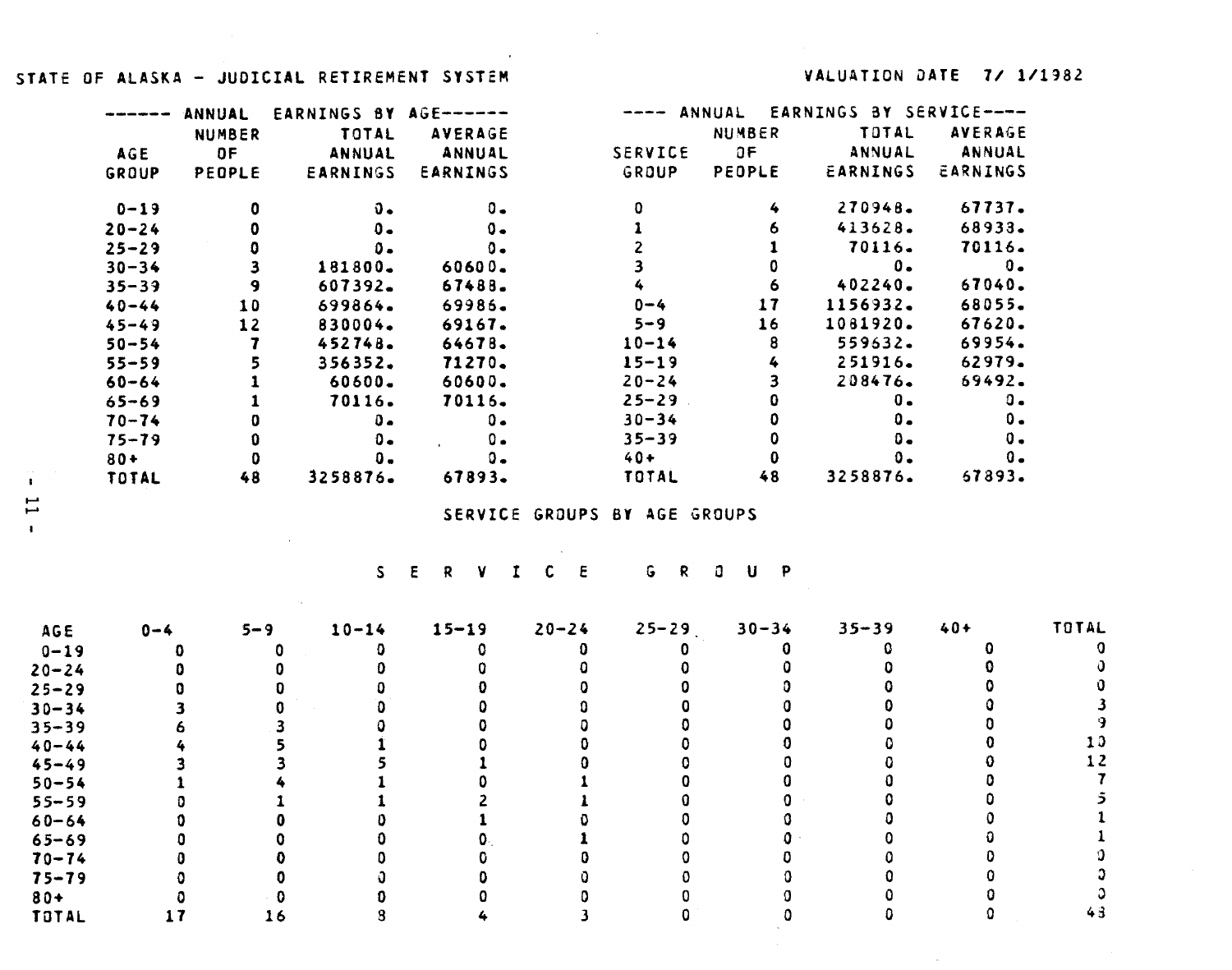#### 1.4 ACTUARIAL METHOD AND ASSUMPTIONS

#### Valuation of Liabilities

- A. Actuarial Method Attained Age Normal. The unfunded accrued benefit liability is amortized over 25 years.
- B. Actuarial Assumptions
	- 1. Interest 8% per year, compounded annually, net of investment expenses.
	- 2. Mortality 1984 Unisex Pension Mortality Table.
	- 3. Salary Scale 7.5% per year, compounded annually.
	- 4. Turnover and Early **Annual turnover and early retirement**<br>Retirement at each age and service is the at each age and service is the greatest of the following amounts:
		- a)  $0\%$
		- b) **3%** if service is greater than 15 years.
		- c) 6% if vested and immediately eligible for full benefits based on retirement provision.
		- **d)** 10% if vested **and** age is greater than 65.
	- 5. Disability 25% of disability under the State of Alaska 1976 study.
	- 6. Maximum Retirement Age Age 70.
	- 7. Heal th Benefits Assumed to increase with 8% annual inflation.
- **C.** Valuation Assets Based upon accrued book values.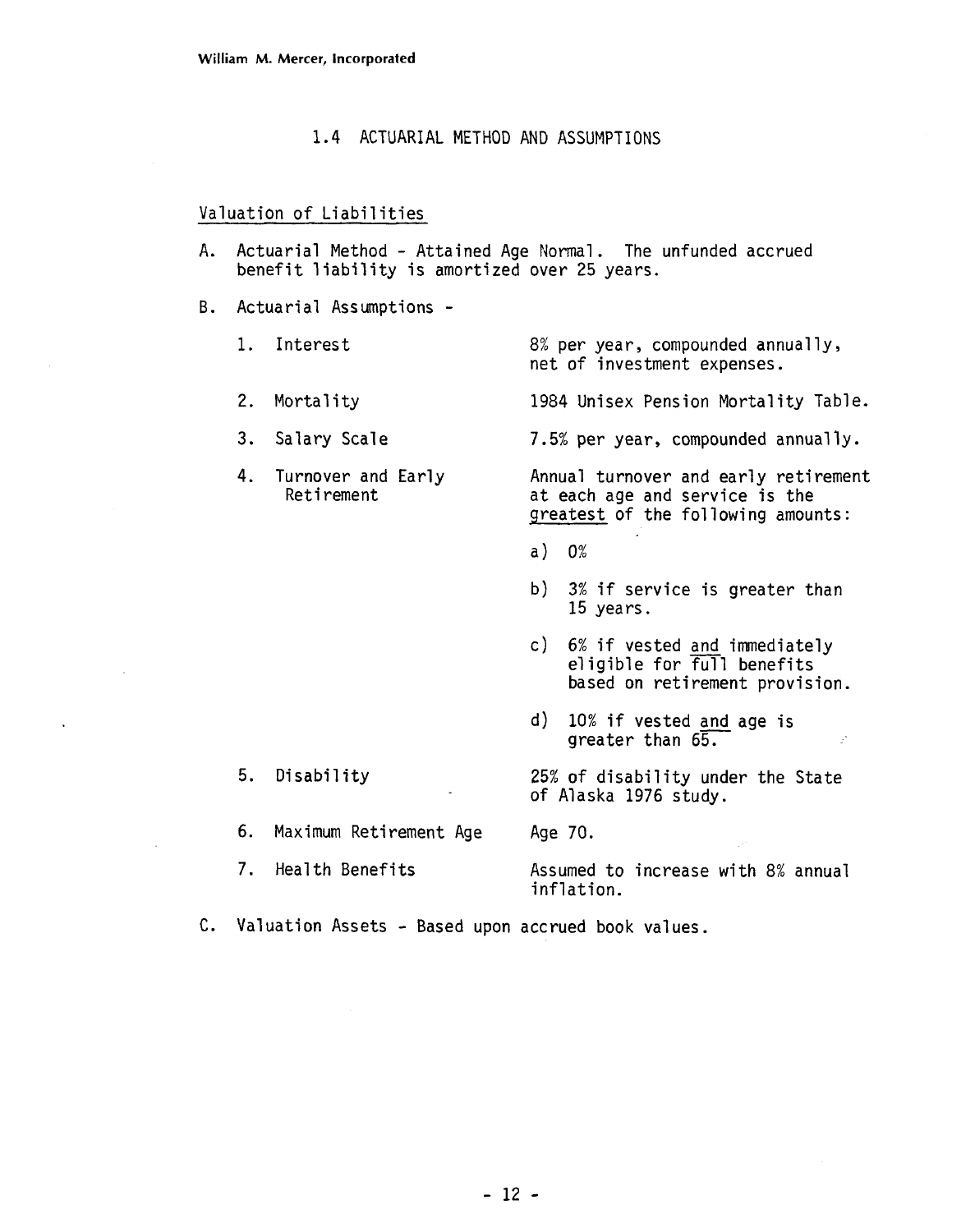$\bar{z}$ 

#### TABLE 1

#### PUBLIC EMPLOYEES' RETIREMENT SYSTEM

## **OF** ALASKA

## Disability Rates - **1976** Study

#### All Employees

|                            | Annual                               | Rates Per 1,000 Employees |       |
|----------------------------|--------------------------------------|---------------------------|-------|
| <u>Age</u>                 | Rate                                 | Age                       | Rate  |
| 20                         | .70                                  | 45                        | 1.62  |
| 21                         | .71                                  | 46                        | 1.76  |
| 22                         | .72                                  | 47                        | 1.91  |
| 23                         | .73                                  | 48                        | 2.07  |
| 24                         | .74                                  | 49                        | 2.23  |
| 25                         | .75                                  | 50                        | 2.40  |
| 26                         | .76                                  | 51                        | 2.60  |
| 27                         | .78                                  | 52                        | 2.86  |
| 28                         | .80                                  | 53                        | 3.18  |
| 29                         | .82                                  | 54                        | 3.55  |
| 30                         | .84                                  | 55                        | 4.00  |
| 31                         | .86                                  | 56                        | 4.59  |
| 32                         | .88                                  | 57                        | 5.34  |
| 33                         | .90                                  | 58                        | 6.10  |
| 34                         | .93                                  | 59                        | 7.20  |
| 35                         | .96                                  | 60                        | 8.43  |
| 36                         | .99                                  | 61                        | 9.75  |
| 37                         | 1.03                                 | 62                        | 11.30 |
| 38                         | 1.07                                 | 63                        | 13.05 |
| 39                         | 1.11                                 | 64                        | 14.90 |
| 40<br>41<br>42<br>43<br>44 | 1.15<br>1.20<br>1.27<br>1.36<br>1.48 |                           |       |

For the Judicial Retirement System we have assumed 25% of the above rates of disability.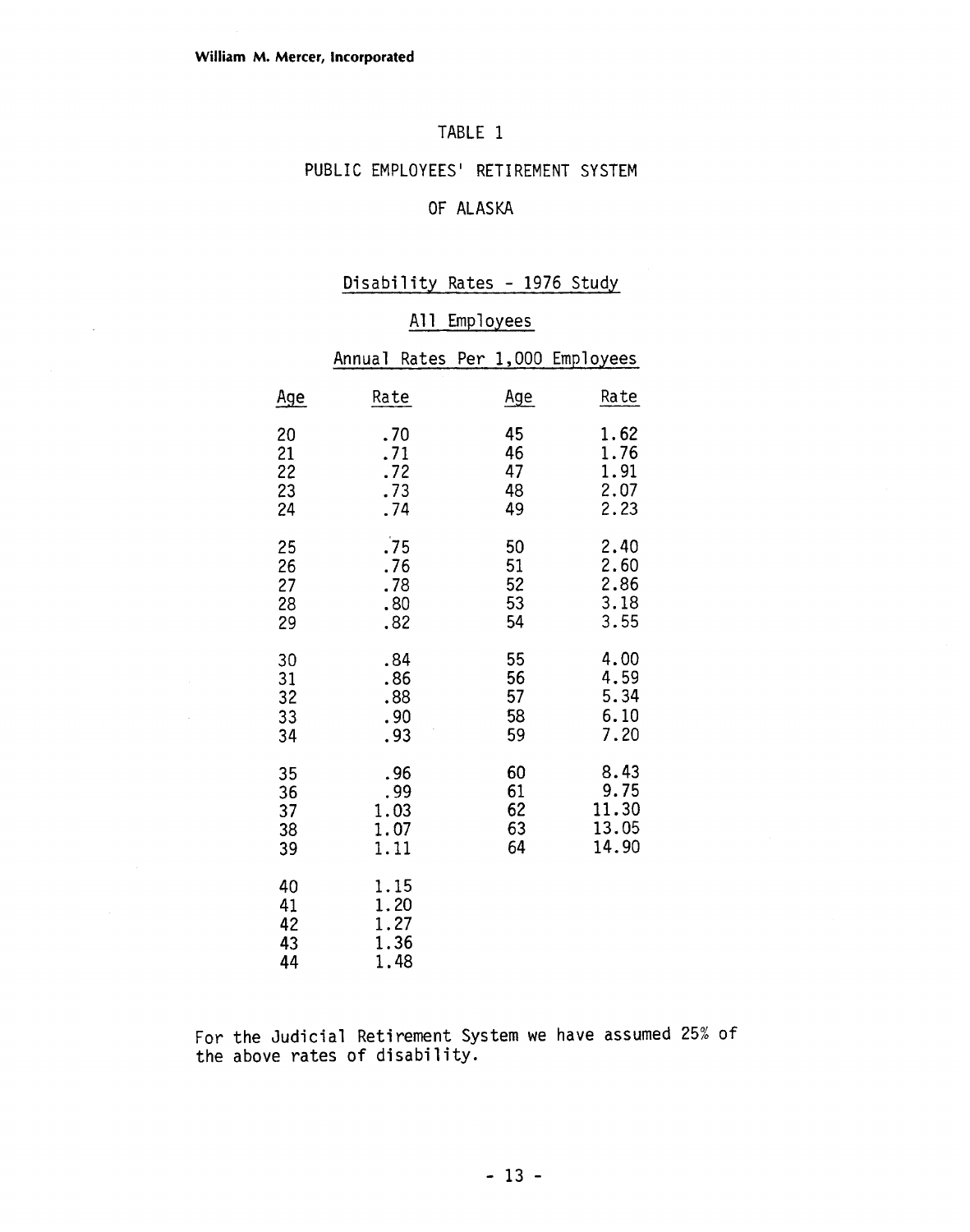## SECTION 2

## DETAILED VALUATION RESULTS

This section presents in detail the results of the actuarial valuation that were outlined in the Summary.

 $\sim 12$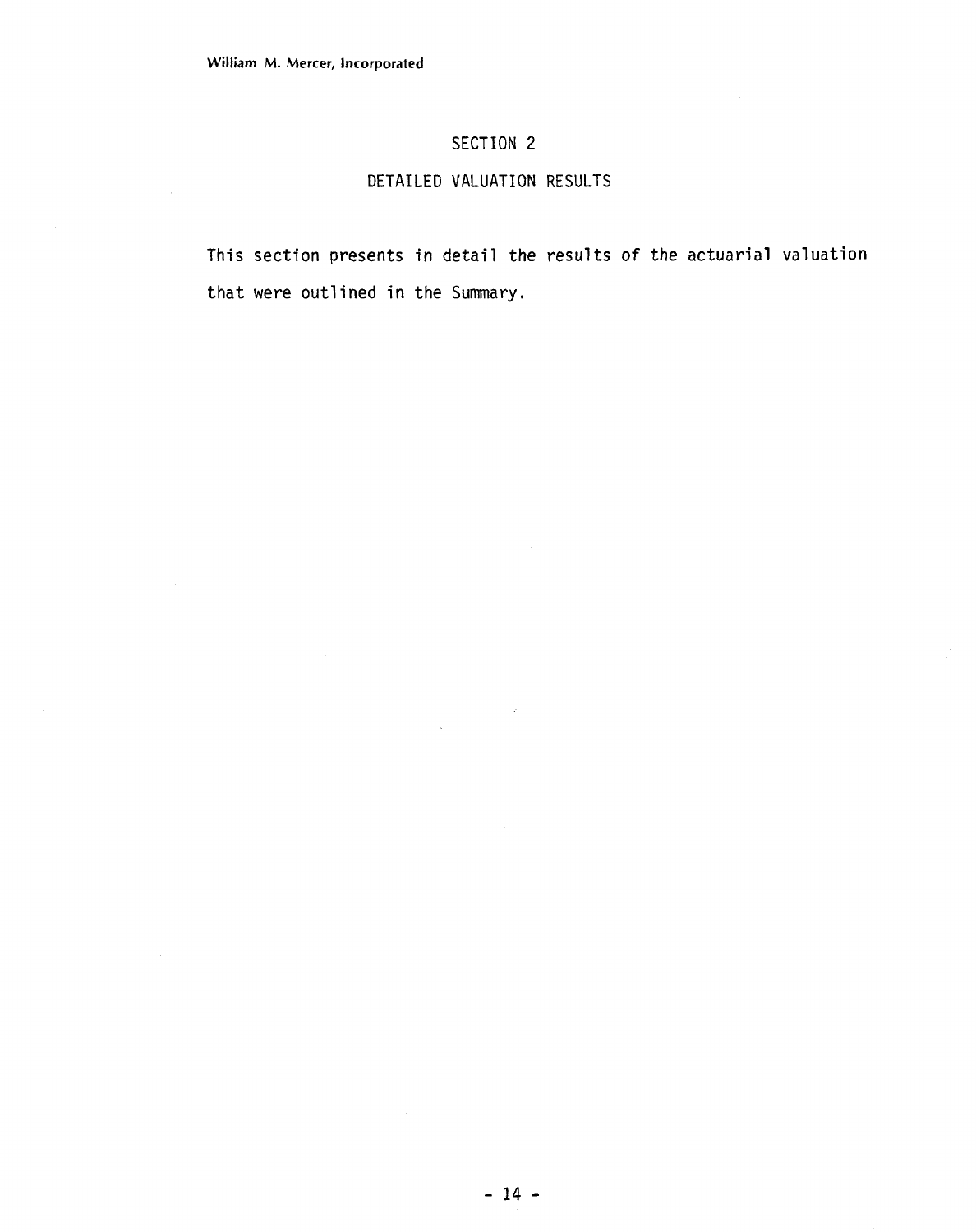## 2.1 DEVELOPMENT OF VALUATION ASSETS

## AS OF JUNE 30, 1982

| Total Fund, 6-30-81                              |                                 | \$<br>39,728   |                    |
|--------------------------------------------------|---------------------------------|----------------|--------------------|
| Additions:                                       |                                 |                |                    |
| Employer Contributions<br>Employee Contributions | \$2,797,161 $^{\chi}$<br>87,707 | 2,884,868      |                    |
| Disbursements:                                   |                                 |                |                    |
| Benefit Payments<br>Expenses                     | \$<br>763,019<br>26,494         | <u>789,513</u> |                    |
| Total Fund, 6-30-82                              |                                 | 2,135,083      |                    |
| Employee Contributions Receivable                |                                 | 444,605        | Å                  |
| Employer Contributions Receivable                |                                 |                | $\frac{512}{}$ /M) |
| Valuation Assets, 6-30-82                        |                                 | \$2,580,200    |                    |

 $\ddot{\phantom{a}}$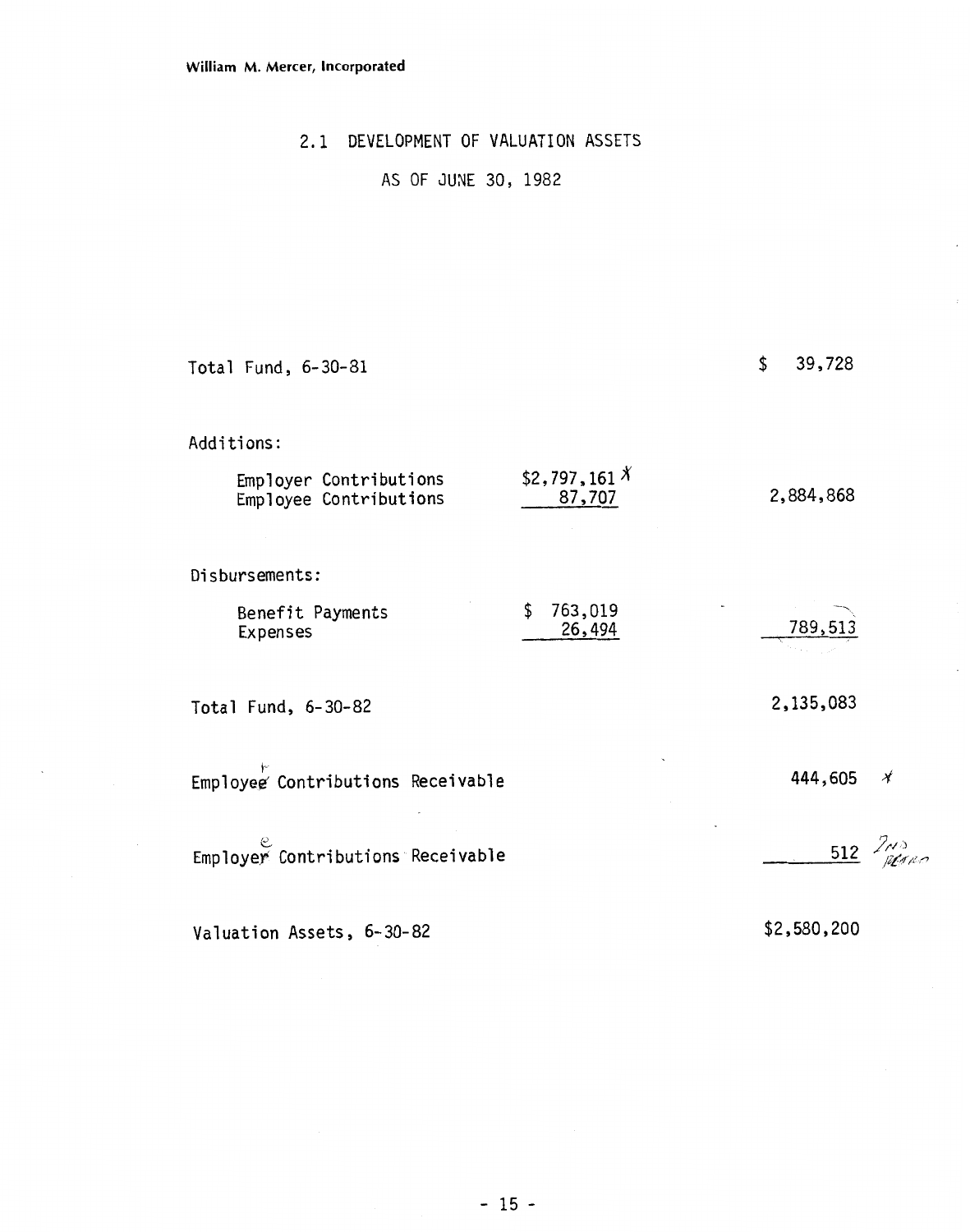$\mathcal{A}$ 

## **2.2** BREAKDOWN **OF** PRESENT VALUE

## OF BENEFITS

| Active Participants                | Present Value of<br>Accrued Benefit | Present Value of<br>Fully Projected Benefit |
|------------------------------------|-------------------------------------|---------------------------------------------|
| Retirement Benefits                | \$8,422,134                         | \$25,891,090                                |
| Disability Benefits                | 111,185                             | 416,517                                     |
| Death Benefits                     | 812,448                             | 3,180,712                                   |
| Deferred Benefits                  | 727,300                             | 3,238,675                                   |
| Health Benefits                    | 213,286                             | 533,215                                     |
| Subtotal                           | \$10,286,353                        | \$33,260,209                                |
|                                    |                                     |                                             |
| Retirees and Survivors             |                                     |                                             |
| Retired Members' Benefits          | \$13,557,867                        | \$13,557,867                                |
| Health Benefits                    | 236,328                             | 236,328                                     |
| Subtotal                           | \$13,794,195                        | \$13,794,195                                |
| Vested Terminations                |                                     |                                             |
| Deferred Retirement<br>Benefits    | \$3,645,013                         | \$3,645,013                                 |
| Health Benefits                    | 102,437                             | 102,437                                     |
| Subtotal                           | \$3,747,450                         | \$3,747,450                                 |
| Total Present Value<br>of Benefits | \$27,827,998                        | \$50,801,854                                |
|                                    |                                     |                                             |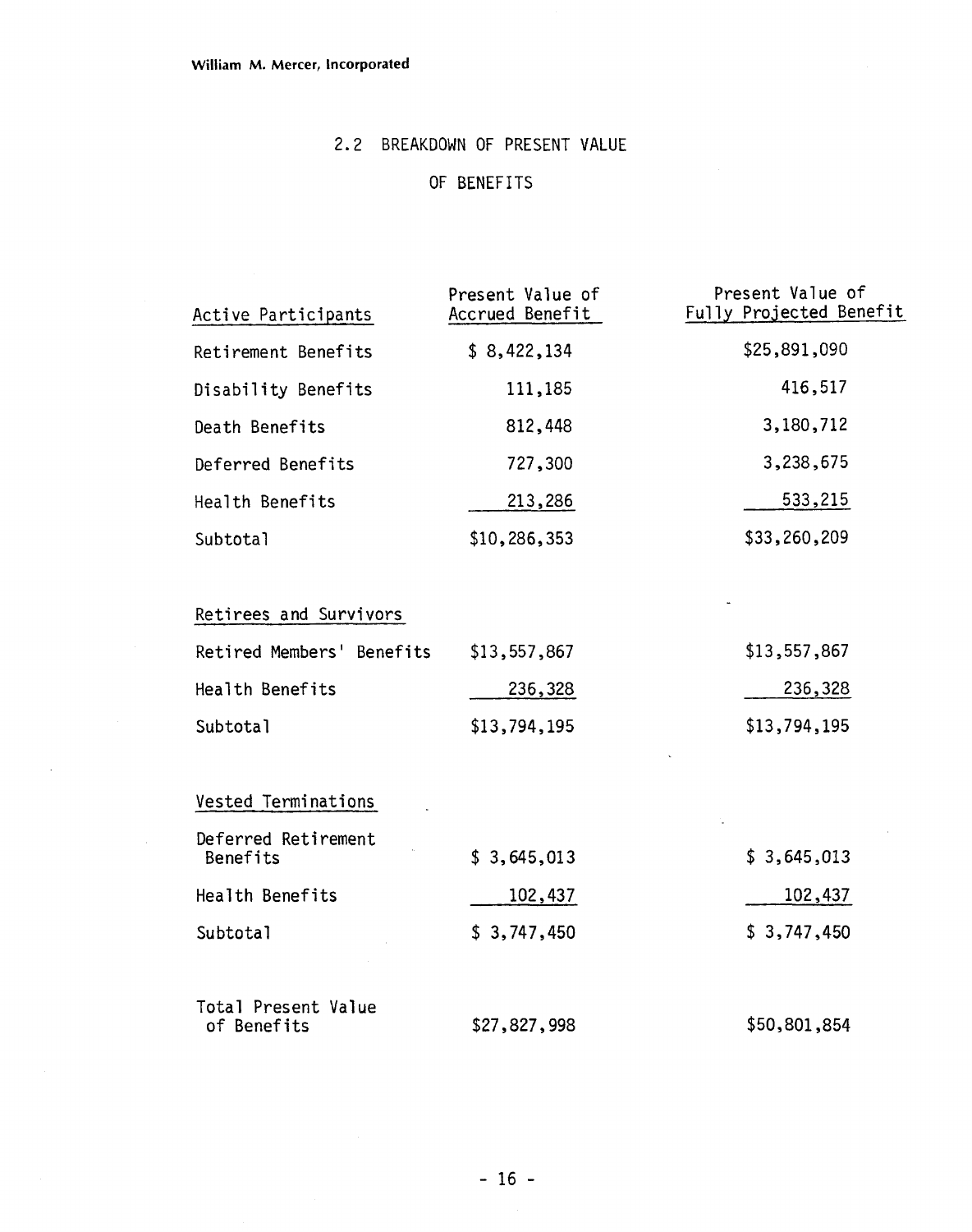## 2.3 DEVELOPMENT OF NORMAL COST

## FOR FISCAL YEAR 1985

| (1) | Present Value of Fully Projected<br>Benefits                                        | \$50,801,854 |
|-----|-------------------------------------------------------------------------------------|--------------|
| (2) | Present Value of Accrued Benefits                                                   | 27,827,998   |
| (3) | Present Value of Future Member<br>Contributions                                     | 795,955      |
| (4) | Present Value of Future Consolidated<br>Employer Contributions<br>$(1) - (2) - (3)$ | 22, 177, 901 |
| (5) | Average Present Value of Future<br>Service                                          | 16.2262      |
| (6) | Normal Cost                                                                         | \$1,366,796  |